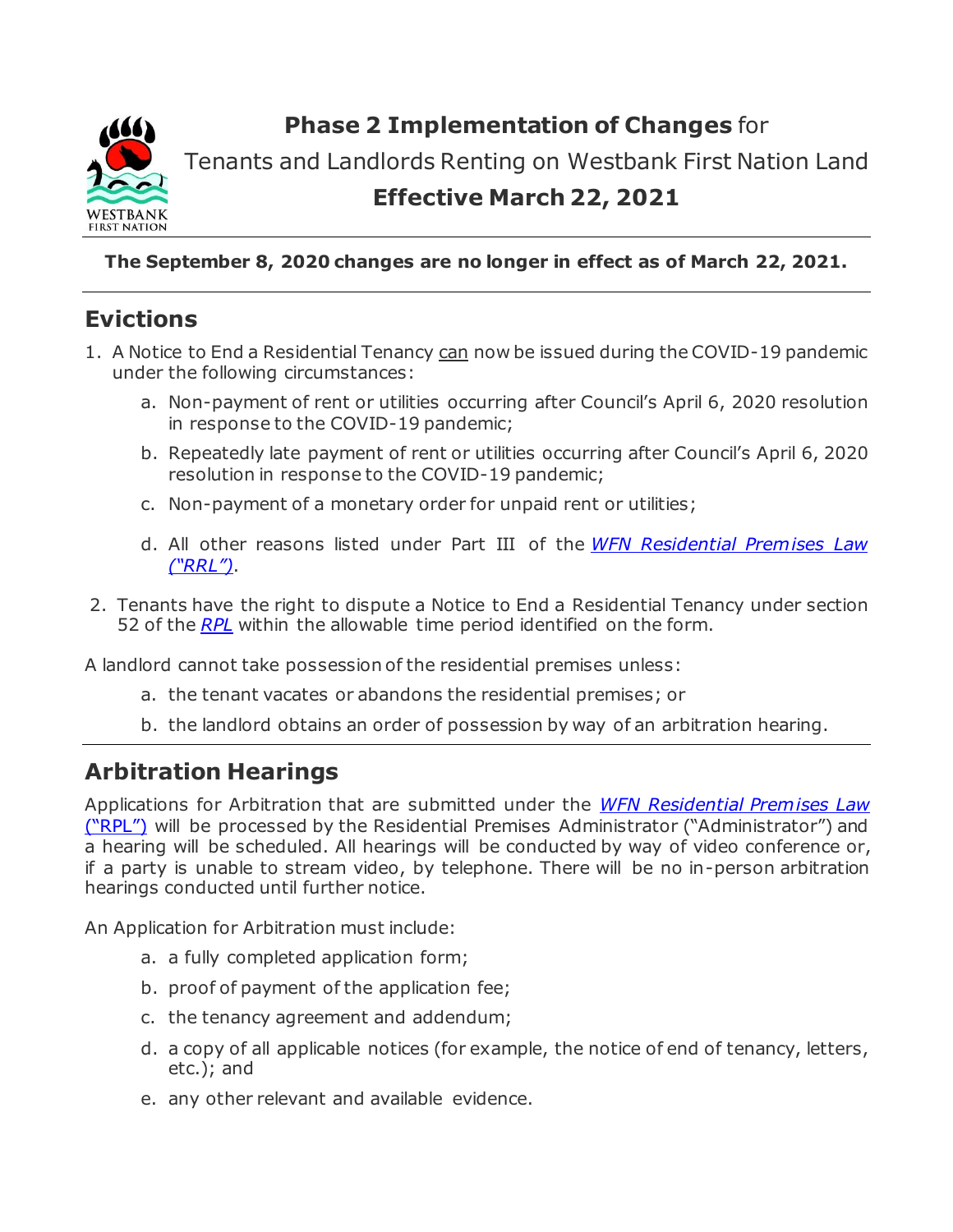The applicant must provide the Administrator with their completed application either by email to [tenancy@wfn.ca](mailto:tenancy@wfn.ca) or in person at the Westbank First Nation Government office, 515 Highway 97 South, attn.: Residential Premises Administrator.

Please note: applications that do not meet these requirements, or the requirements identified within the *[RPL](https://www.wfn.ca/docs/2008-03-residential-premises-law.pdf)*, will not be considered.

# **Application Fees**

Payment of the application fee may be made in person at the first floor Cash Desk or over the telephone by calling 250-769-4999.

Application fees are non-refundable and proof of payment must accompany the application for arbitration that is provided to the Residential Premises Administrator.

#### **Serving Documents**

Service of all documents must still be made in accordance with section 84 of the *[WFN](https://www.wfn.ca/docs/2008-03-residential-premises-law.pdf)* **[Residential Premises Law](https://www.wfn.ca/docs/2008-03-residential-premises-law.pdf)**. Email is not an acceptable form of service, unless expressly consented to in writing by the other party.

# **Existing Orders**

Landlords with existing Orders granting them possession may apply to the courthouse for a writ order.

## **Rent**

Tenants must pay rent and are responsible for any unpaid rent during the specified period. If a tenant is unable to pay their rent in full at any time, they are encouraged to have open communication with their landlord to make a suitable arrangement. Parties should keep a record of their communications.

#### *Optional* **Rent/Utility Repayment Agreement**

Landlords and tenants *may* enter into a rent/utility repayment agreement ("Agreement") for any unpaid rent and/or utilities during the specified period, although it is not required.

The Agreement must contain the following criteria to be enforceable:

- a. the payment of overdue rent/utilities must be in equal installments;
- b. ii. each installment must be paid on the same date that rent is due under the tenancy agreement; and
- c. iii. the date the first installment is due must be at least 30 days after the date the repayment plan is given by the landlord to the tenant.

## **Rent Increases**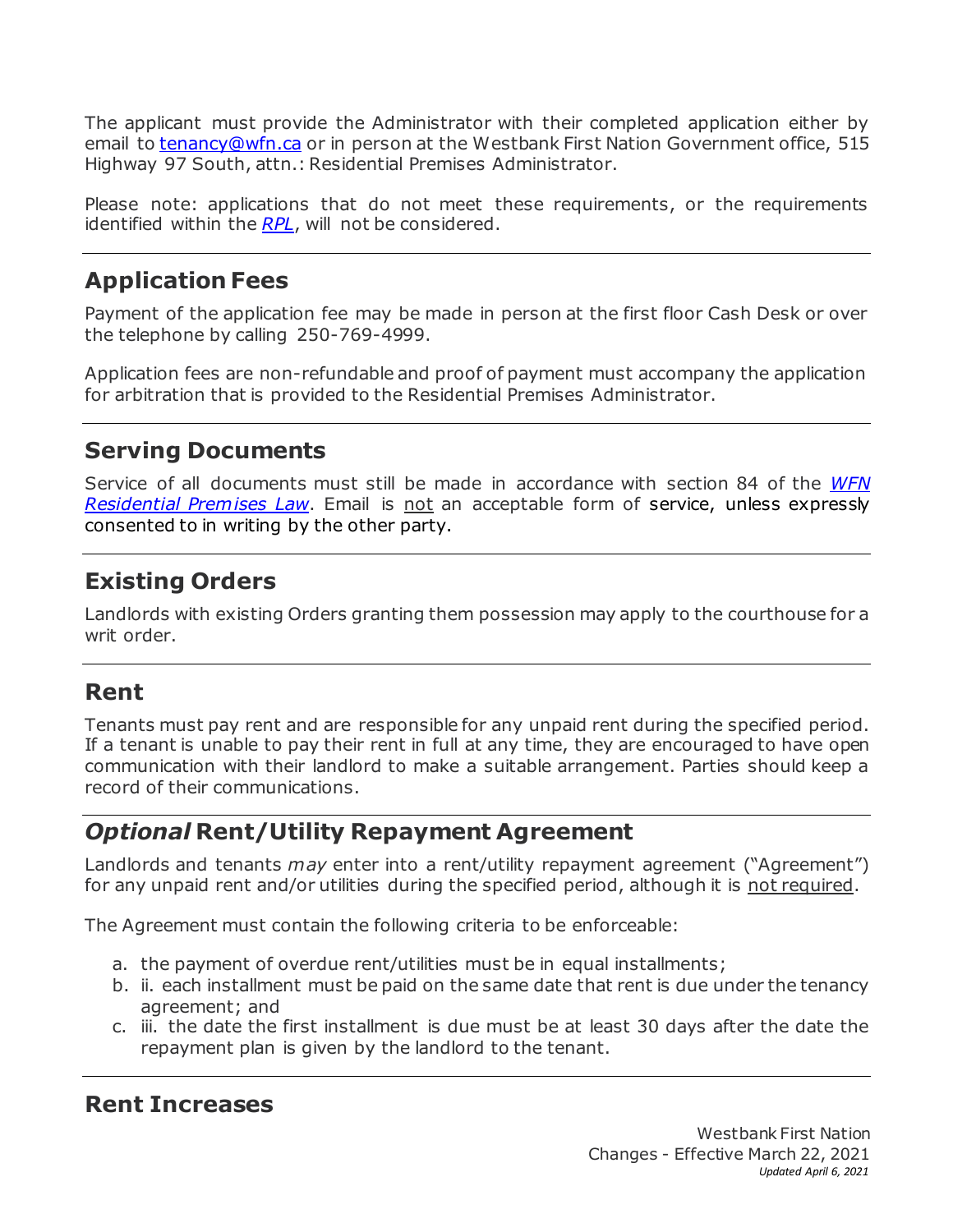Landlords can serve a Notice of Rent Increase so long as they have not issued a rent increase within the past 12 months to that tenant or the date the existing rent was established for that tenant. The rent increase will not be effective until January 1, 2022, or the date as indicated on the notice, whichever date is later.

The rent increase must be on the required WFN form and served in accordance with section 84 of the *WFN [Residential](https://www.wfn.ca/docs/2008-03-residential-premises-law.pdf) Premises Law ("RPL").*

\*If a Notice of Rent Increase was issued prior to April 6, 2020, that rent increase will be effective January 1, 2022.

\*\*If a landlord has served a Notice of Rent Increase on a tenant between April 6, 2020 and June 28, 2020 (the "specified period"), it is considered invalid and a new notice must be issued. The notice period will commence once the notice is served on the tenant.

Rent increases are not retroactive and cannot be collected retroactively by a landlord. If a landlord collected a rent increase during the specified period, the tenant can deduct the additional amount from future rent payments.

#### **Landlord Access**

Landlords may still enter residential premises to conduct move-in/move-out condition inspections, monthly condition inspections, perform repairs and improvements, showings to prospective tenants, and hosting an open house. The landlord/tenant must give appropriate notice in accordance with the *WFN Residential Premises Law*. When a landlord accesses a residential premise, landlords and tenants are asked to follow public health measures (including physical distancing wherever possible), wear a mask over the nose and mouth, and follow cleaning protocol set out by public health officials to ensure the health and safety of others.

## **Travel**

*What if a landlord or tenant has recently returned from travelling internationally?*

Please refer to the Government of Canada website for information on the issued Emergency Order under the *Quarantine Act* found at:

[https://www.canada.ca/en/public-health/services/diseases/2019-novel-coronavirus](https://www.canada.ca/en/public-health/services/diseases/2019-novel-coronavirus-infection/latest-travel-health-advice.html#f)[infection/latest-travel-health-advice.html#f.](https://www.canada.ca/en/public-health/services/diseases/2019-novel-coronavirus-infection/latest-travel-health-advice.html#f)

*What if a tenant chooses to self-isolate but has not travelled recently, does not have symptoms or has not contracted COVID-19?*

Landlords may still enter residential premises to conduct move-in/move-out condition inspections, monthly condition inspections, repairs and improvements, showings to prospective tenants, and hosting an open house. The landlord/tenant must give appropriate notice in accordance with the *WFN Residential Premises Law*. When a landlord accesses a residential premise, landlords and tenants are asked to follow public health measures (including physical distancing wherever possible), wear a mask over the nose and mouth,